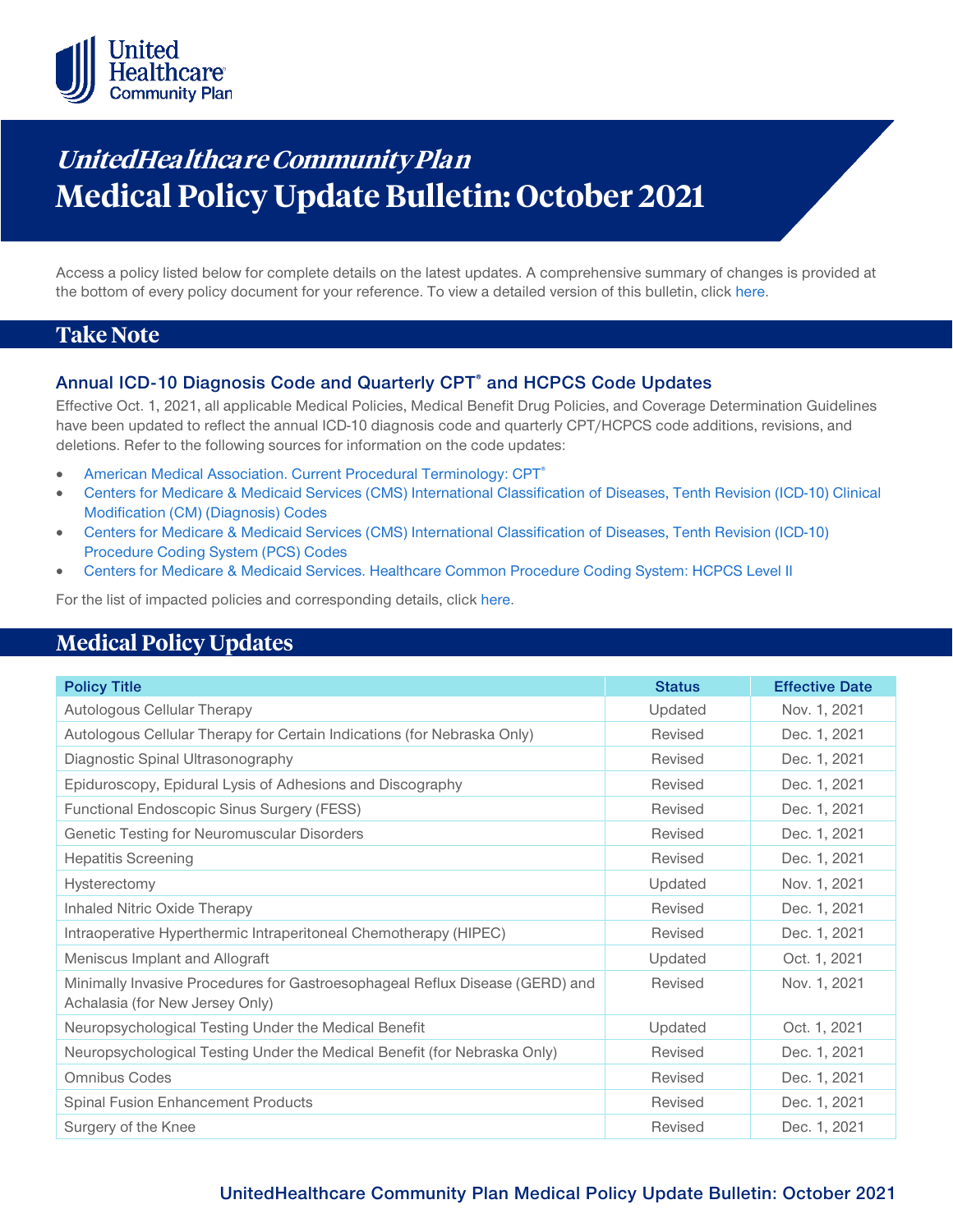## **Medical Benefit Drug Policy Updates**

| <b>Policy Title</b>                                                         | <b>Status</b> | <b>Effective Date</b> |
|-----------------------------------------------------------------------------|---------------|-----------------------|
| Antiemetics for Oncology                                                    | Revised       | Nov. 1, 2021          |
| Botulinum Toxins A and B                                                    | Revised       | Nov. 1, 2021          |
| Denosumab (Prolia <sup>®</sup> & Xgeva <sup>®</sup> )                       | Revised       | Nov. 1, 2021          |
| Entyvio <sup>®</sup> (Vedolizumab)                                          | Revised       | Nov. 1, 2021          |
| Intravenous Iron Replacement Therapy (Feraheme®, Injectafer® & Monoferric®) | Revised       | Nov. 1, 2021          |
| Medical Therapies for Enzyme Deficiencies                                   | Revised       | Nov. 1, 2021          |
| Ocrevus <sup>®</sup> (Ocrelizumab)                                          | Revised       | Nov. 1, 2021          |
| Ocrevus® (Ocrelizumab) (for New Jersey, New York, and Ohio Only)            | Revised       | Nov. 1, 2021          |
| <b>Oncology Medication Clinical Coverage</b>                                | Revised       | Nov. 1, 2021          |
| Orencia® (Abatacept) Injection for Intravenous Infusion                     | Revised       | Nov. 1, 2021          |
| Respiratory Interleukins (Cinqair®, Fasenra®, & Nucala®)                    | Revised       | Nov. 1, 2021          |
| Ryplazim® (Plasminogen, Human-Tvmh)                                         | <b>New</b>    | Nov. 1, 2021          |
| Saphnelo <sup>™</sup> (Anifrolumab-Fnia)                                    | <b>New</b>    | Nov. 1, 2021          |
| Sodium Hyaluronate                                                          | Revised       | Nov. 1, 2021          |
| Synagis® (Palivizumab)                                                      | Revised       | Nov. 1, 2021          |
| Xolair <sup>®</sup> (Omalizumab)                                            | Revised       | Nov. 1, 2021          |

## **Coverage Determination Guideline Updates**

| <b>Policy Title</b>                                                                 | <b>Status</b> | <b>Effective Date</b> |
|-------------------------------------------------------------------------------------|---------------|-----------------------|
| Outpatient Speech, Occupational and Physical Therapy Services (for Florida<br>Only) | Revised       | Nov. 1, 2021          |
| <b>Rhinoplasty and Other Nasal Surgeries</b>                                        | Updated       | Dec. 1, 2021          |